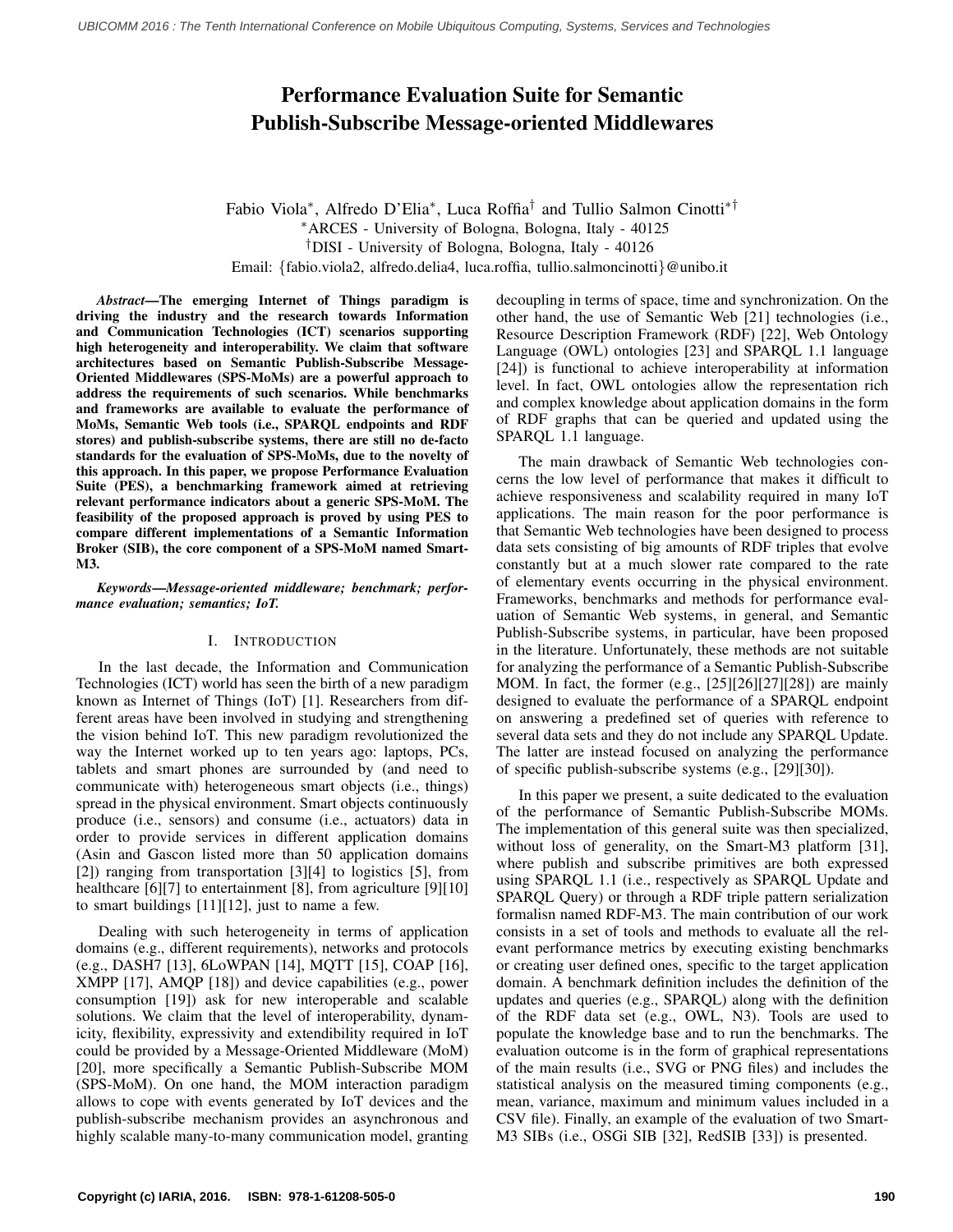The article is organized as follows: after a review of the related work, an overview of the reference platform is reported in Section III. Then, a detailed description of the evaluation suite software architecture is presented in Section IV. The subsequent section reports on the evaluation of existing SIBs. We conclude in section VI.

# II. RELATED WORK

As stated by Guo et al. in [34], benchmarking a Semantic Web system is a challenging task. The main research questions concern the benchmark definition and the design of a suite able to run the same benchmark on different systems. The answers to these two questions become also more difficult moving from Semantic Web systems to Semantic Publish-Subscribe Message-Oriented Middlewares (SPS-MoMs). In fact, in a Semantic Web system, the aim is in general evaluating the performance of the query mechanism implemented by the underpinning SPARQL endpoint, while in a SPS-MoM the focus is more on the subscription mechanism. The latter assume that the benchmark defines not just the set of queries (i.e., that can be used as set of subscriptions), but also the set of updates and how these two sets interact (i.e., which updates trigger which subscriptions). Concerning the benchmark definition, Guo et al. proposed the Leigh University Benchmark (LUBM) [35] aimed at benchmarking Semantic Web knowledge base systems in large OWL applications. LUBM provides a knowledge base (whose ontology is called *univ-bench*) and a set of 14 queries designed to validate the knowledge base management system and its query engine. The starting knowledge is provided by the Univ-Bench Artificial Data generator (UBA), a tool generating a complete data set regarding the University domain. The correctness, response time and completeness (evaluated on explicit statements or implicit knowledge available through reasoning) are taken in consideration to provide the performance profile for the knowledge base. Considering SPS-MoMs, this benchmark allows to evaluate the time response of SPARQL queries, but it is not suitable to evaluate the subscription mechanism (i.e., it does not specify any SPARQL update).

The University of Freiburg proposed a Benchmark for SPARQL endpoints called  $SP<sup>2</sup>B$  [36]. This benchmark is based on the DBLP dataset containing open bibliographic information on major computer science journals and proceedings [37].  $SP<sup>2</sup>B$  is provided with a data generator that produces an N3 file [38] containing n triples (where  $n \in$  ${10k, 50k, 250k, 1M, 5M, 25M}$ . The query set is made up of 17 SPARQL queries (14 SELECT, 3 ASK) for which is known the exact number of results, depending on the dimension of the knowledge base. This benchmark is designed to assess the performance of the SPARQL query engine (functionality and processing speed). Another relevant benchmark for the SPARQL language is [39] but the research objective originating the benchmark definition was not to evaluate or compare SPS-MOMs, but to choose between a native Semantic architecture or one obtained through a SPARQL to SQL rewriter.

Concerning the design of a benchmarking suite for semantic publish-subscribe systems, to the best of our knowledge, [40] is the most representative work. Despite the approach being quite similar to the one here presented, some differences can be clearly appreciated. First, the update sequence is supposed to be generated pseudo-randomly, while we specify the update profile as an input. Having a predefined update set allows to better control the experiment. Second, there is not a clear distinction between the software modules and this can limit the extensibility and flexibility of the solution. Third, it is not possible to configure complex sequences of operations in order to make the performance analysis deeper. Instead our Performance Evaluation Suite (PES) is specifically designed to be modular. The user is able to configure the experiments and to obtain charts and detailed log files including important statistics such as the variance of the elapsed time, the minimum, maximum and mean value. Since the performance in SPS-MoMs are often affected by the content and size of the knowledge base, PES also allows to repeat every experiment on different data sets.

## III. THE REFERENCE PLATFORM

The Performance Evaluation Suite has been designed with a general approach and the first target platform chosen has been Smart-M3 [31]. Smart-M3 is an interoperability platform developed since 2008. This platform has been adopted in several past and ongoing research projects, like Internet of Energy [41], Arrowhead [42] and CHIRON [43] just to name a few. The development of Smart-M3 is currently carried on by several European universities and the proposed solution has been applied in different application domains like e-health, smart energy systems [44] and tourism [45][46].

The central component of the Smart-M3 platform is the Semantic Information Broker (SIB) that is aimed at storing the shared knowledge base in the form of an RDF graph. Several implementations of the SIB exist: 1) RedSIB [47] is a C general-purpose implementation, fast and nowadays very diffused; 2) the OSGi SIB [32] is a more recent work oriented at IoT gateways; 3) pySIB [48] is a lightweight Python implementation developed for low-powered computing nodes as, for example, System on Chips (SoCs) devices; 4) CuteSIB [49] is another recent implementation born as a fork of the old RedSIB.

Knowledge Processors (KPs) represent the client side of each application: they share data through the SIB and interoperate thanks to proper messages encoded with the Smart Space Access Protocol (SSAP). KPs can be developed exploiting one of the many existing APIs (currently available for Java, Python, C, C#, Ruby, Javascript, PHP).

The architecture of the Smart-M3 platform is summarized in Fig. 1.

The Smart-M3 interoperability platform allows to update and retrieve data using primitives based on SPARQL or on a formalism known in the Smart-M3 literature as RDF-M3, based on the concept of triple patterns. A triple pattern traces the model of an RDF triple, but allows the use of wild cards for the subject, the predicate and the object. If  $B, U$  and  $L$  are respectively the sets of the possible BNodes, URIs and Literals, a triple is defined as:  $t = (s, p, o)$  where  $s \in B \cup U$ ,  $p \in U$ , and  $o \in U \cup B \cup L$ . Introducing the wild card "Any" or "\*" (that corresponds to a specific URI and matches every term) a triple pattern can be defined as:  $t = (s, p, o)$  where  $s \in B \cup U \cup \{*\},$  $p \in U \cup \{*\}$ , and  $o \in U \cup B \cup L \cup \{*\}$ . In example a pattern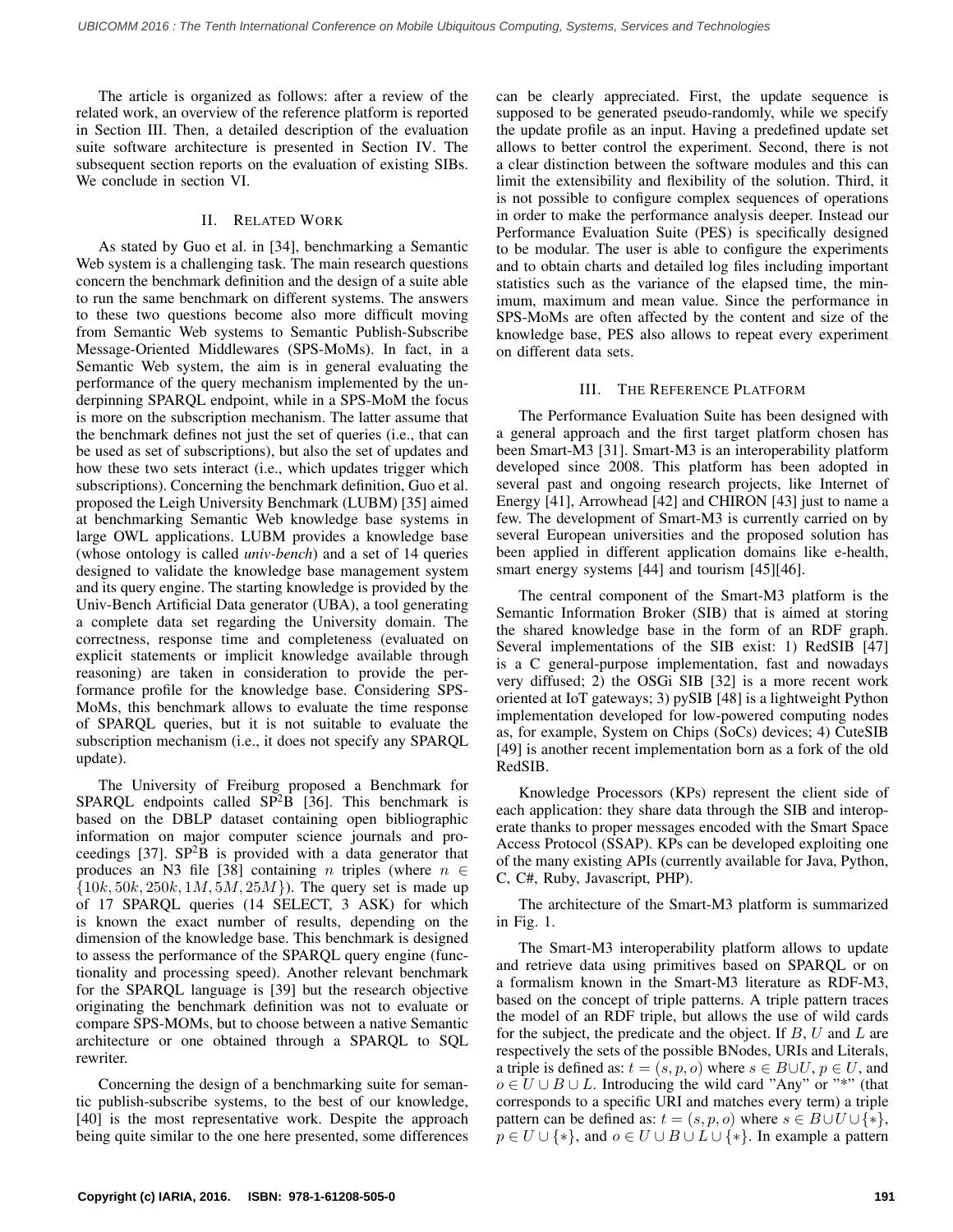

Fig. 1. The architecture of the Smart-M3 interoperability platform

based query  $(*, rdf : type \in U, ns : Person \in U)$  retrieves every triple where the predicate is the URI rdf:type and the object is the URI ns:Person allowing to build a list of all the persons stored in the SIB. The SIB can be queried using a list of triple patterns: the result is made up by all the triples matching at least one of the provided triple patterns. In some cases pattern based interaction is more intuitive and simple for developers, however for inserting or retrieving complex graphs the SPARQL language [24] is always the best choice.

In Section V, the proposed PES is used to benchmark the performance of the RDF-M3 query and update mechanism of two SIBs. The results of these benchmarks are then compared with similar tests performed against the SPARQL query and update engines of the same SIBs. The results demonstrates how in some cases RDF-M3 outperforms SPARQL.

#### IV. SOFTWARE ARCHITECTURE

The PES is a free set of software modules released under the GNU General Public License 3.0. The entire suite is developed with the Python programming language and it is based on the C implementation of the Python interpreter, often referred to as CPython. PES is multiplatform, so it supports all the major operating systems. The PES software architecture is shown in Fig. 2 and described in the following subsections.

#### *A. The Configuration Manager*

The PES behavior depends on the directives specified in its configuration files (compliant with the specifications contained in [50]) and from the command line. The principal parameters specified from the command-line or through the global configuration file are the list of the SIBs to be tested (composed by IP address and port and by the required interaction protocol, e.g., SSAP [31] or JSSAP [48]) and the type of test to be performed (e.g., a query test).

Other configuration files are test-specific and are used to configure the desired benchmark. A benchmark is defined by proper configuration files. Each of these configuration files allows to specify the initial knowledge base, the number of iterations to perform, the desired output format for the chart (i.e., SVG or PNG) and if the CSV output file should be produced or not. Depending on the type of test to be performed, the configuration file may include different sections.

## *B. The KB Loader*

The Knowledge Base Loader (KB Loader) is used to load the triples that initially constitute the knowledge base when a performance test is started. This component currently supports the N3 and the OWL KB serialization formats. The first allows to be compatible with the  $SP<sup>2</sup>B$  benchmark [36], since its data generator produces an N3 file. The KB Loader sends  $n$ triples at a time to the SIB, where  $n$  is a parameter whose value depends on the trade off between KB size, number of operations to load it and efficiency of the target SIB to process large input files.

### *C. The PES Core*

The core of PES is composed of the test modules. This extensible set of modules is currently composed of an Update Test, a Query Test and a Subscription Test.

*1) Update Test:* allows to measure the performance of an update request with either SPARQL or RDF-M3. For all the SIBs to be tested, the module performs a series of insertions of *n* triples where *n* ranges from  $n_{MIN}$  to  $n_{MAX}$  with step s. Each of these parameters is configured exploiting the Configuration Manager described in Subsection IV-A. Every test is repeated  $I$  times, here  $I$  is the number of iterations requested to obtain sufficient statistical samples. The mean value, the minimum and maximum and the variance are then calculated.

The time elapsed to perform the update operation is measured at the client side, so it can be considered as the sum of different components:

$$
t_{update} = t_{kp\_req} + t_{net\_req} + t_{sib\_rep} + t_{sib\_rep} + t_{sib\_rep} + t_{sib\_rep} + t_{kip\_rep}
$$
\n
$$
(1)
$$

where  $t_{kp\_req}$  and  $t_{kp\_rep}$  respectively represent the time needed by the Knowledge Processor to encode the request and parse the reply,  $t_{net\_req}$  and  $t_{net\_rep}$  are the number of milliseconds used to transfer the packets over the network and  $t_{sib\_req}$ ,  $t_{sib\_elab}$  and  $t_{sib\_rep}$  represent the time used by the context broker to parse the received request, elaborate the request and produce a reply. The current implementation of the PES only measures  $t_{update}$ .

Measuring the time elapsed to perform an update allows to assess whether or not the SIB is able to timely store and share the information sent by the KP. The module can be configured to run with active subscriptions to evaluate their impact on the platform.

*2) Query Test:* The Query Test module measures the performance of the SPARQL engine (whether the requested query is a SPARQL one) or of the underlying RDF store (in case the requested query formalism is RDF-M3). For each formalism, two kinds of tests can be performed:

- *Simple test*: the knowledge base is loaded, then the query is performed;
- *Complex test*: the knowledge base is loaded in several steps and at the end of each step the specified query is performed.

The module can be configured, as in the previous case, exploiting the Configuration Manager described in Subsection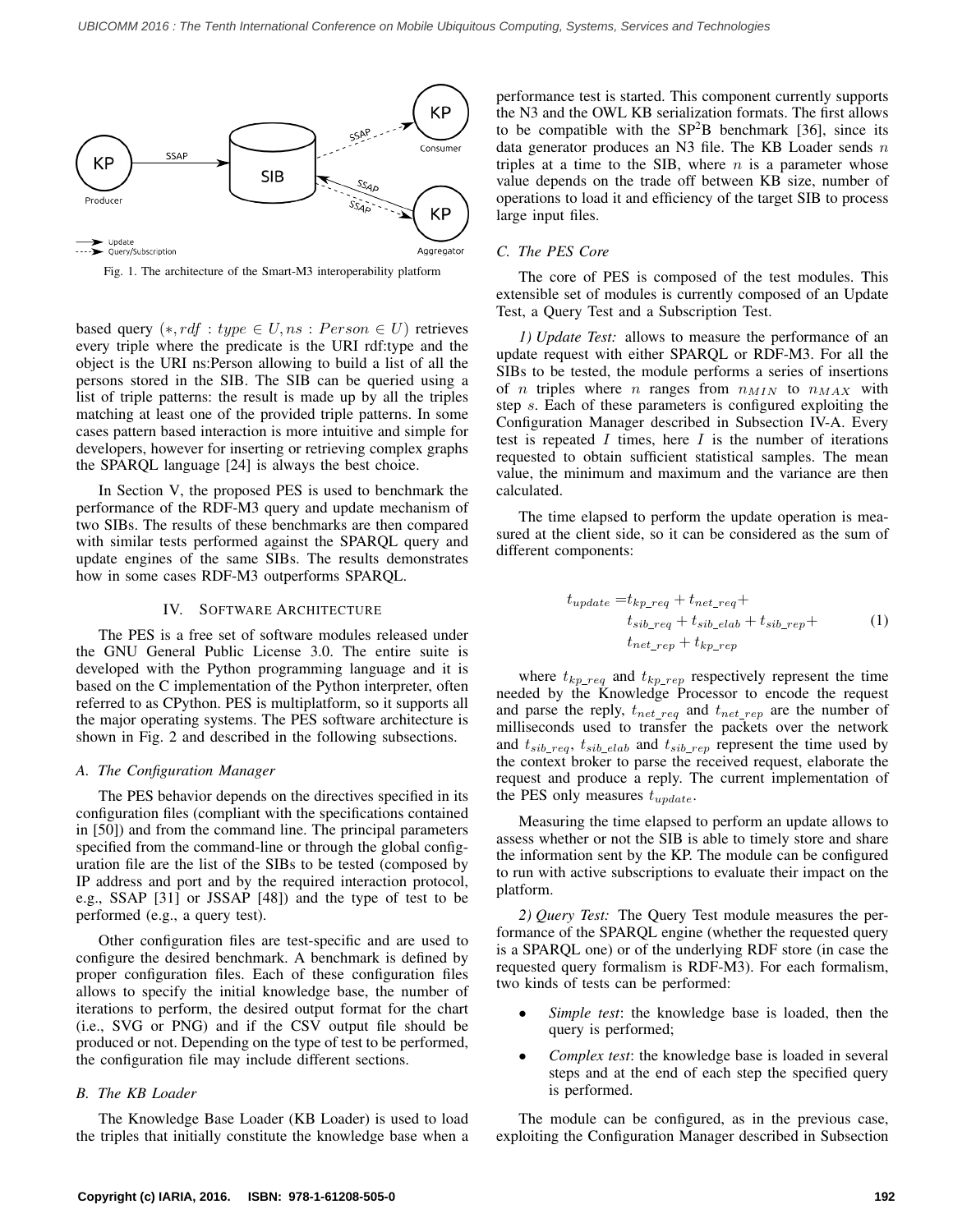

Fig. 2. The Software Architecture of the Performance Evaluation Suite

IV-A. The parameters used to set the behavior of the module are:

- The type of query test to perform (i.e., *simple* or *complex*);
- The files containing the knowledge base to load together with their format (i.e., N3 or OWL) and the desired step;
- The query to perform together with its type (i.e., SPARQL or RDF-M3);
- The number of iterations to perform.

The measured time  $t_{query}$  can be considered as the sum of different components, the same highlighted for the Update Test. For each test the minimum, the maximum and mean values of the time elapsed are returned, together with the variance. A CSV file gathers all the information deriving from the execution of a test and, if desired, an SVG chart is plotted according to the settings in the test configuration file.

*3) Subscription Test:* represents our most significant contribution since, to the best of our knowledge, none of the existing benchmarks allows to properly characterize the performance of a semantic publish-subscribe platform.

This test allows to subscribe to a given triple pattern using RDF-M3 or to a subgraph using the SPARQL QUERY language, then to perform updates of the knowledge base and measure the time in milliseconds required by the KP to receive the expected notification. The Subscription Test can also be used to instantiate a variable number  $n$  of KPs, each one with the same subscription, in order to calculate a notification loss ratio or to perform stress tests.

The Subscription Test can be configured with a dedicated configuration file that states the initial knowledge base (a list of n3 or OWL files to load), the subscriptions and the updates to perform and the desired number of iterations.

# *D. The Ouptut module*

The Output module reports the results of the tests performed by plotting the related charts and writing all the measured values on a CSV file. The module relies on the pygal library that allows to render the charts on SVG or PNG files.

In Section V, it is possible to observe the charts rendered by this module, while in the following listing it is reported an example of a CSV file produced during the execution of a subscription test. The first field is the name of the SIB tested and from the second field a list of the collected notification times. The row is concluded by the mean value, minimum and the maximum values and the variance. All the values here reported are expressed in ms.

```
S0,2.819,...,2.986,1.792,3.948,0.281
S1,3.789,...,2.538,1.381,3.789,0.57
S2,1.054,...,2.392,1.003,3.51,0.673
```
# *E. The Smart-M3 APIs*

Knowledge Processors are developed through proper APIs that make possible the interaction with the SIB. The APIs are not developed ad-hoc for the purpose of this project, but are external modules included into the PES. Since PES is developed in Python, the APIs adopted by the suite are the Python Smart-M3 APIs (including the one providing support for the JSSAP introduced by pySIB [48]).

The update mechanisms, the query functionalities and the subscription engine represents the targets of the tests modules forming the PES Core. The PES is not constrained to the Smart-M3 platform, but replacing this module with the proper APIs (and replacing the function calls to such APIs) can be used to evaluate the performance of other Semantic Publish-Subscribe MOMs.

# V. EVALUATION

The configuration adopted for these benchmarks is composed of a server called mml and a host called desmodue connected in a Local Area Network at 1GBps. The former, mml, is a server provided with 12 core Intel Xeon CPU E5- 2430 v2 at 2.50 GHz, 15.360 Kb cache and 32 GB RAM and 280 GB hard disk. The latter, desmodue, is a laptop PC with a CPU Intel Core(TM) i5-2520 at 2.50 GHz with 3.072 KB of cache for every core. This host is provided with 4 GB RAM and 160 GB hard disk. desmodue runs Linux Mint 17 Qiana, while mml Ubuntu Server 16.04.

PES runs on the host named desmodue, while the SIBs to be tested runs on mml. In this demonstrative tests we decided to take into account the C implementation of the SIB named RedSIB [47] and the Java one, called the OSGi SIB [32], both supporting the standard SSAP protocol and both executed without a persistent storage.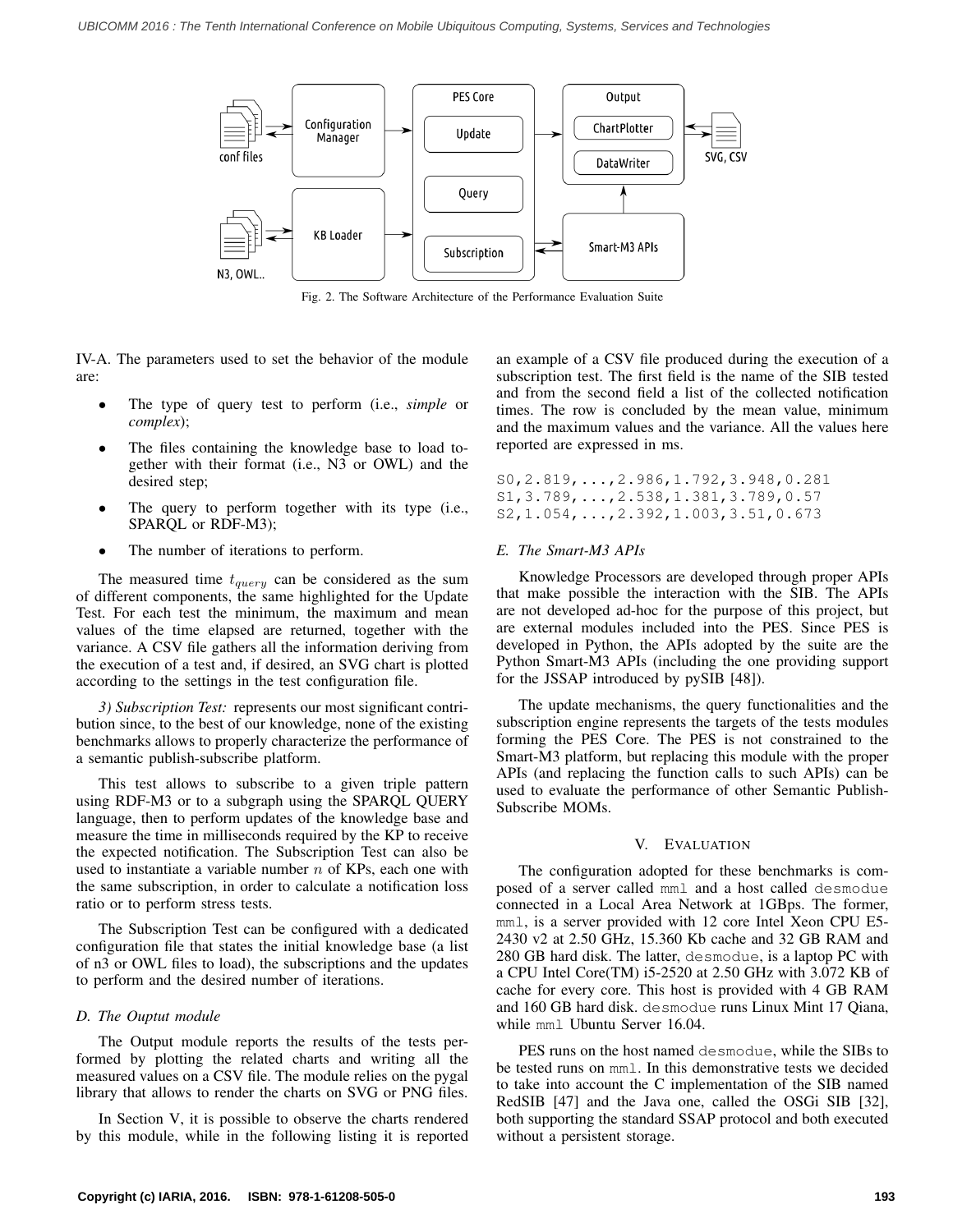### *A. Update Test*

A demonstration of the Update Test is shown in Fig. 3. The test perfomed on the two above-mentioned SIBs consists in measuring the time elapsed to insert a block composed by  $n$  triples with an RDF-M3 update;  $n$  varies from 250 to 2500 with a step of 250. No subscriptions were active during the test. Three iterations of the test have been performed. The RDF-M3 update builds the triples exploiting information coming from the configuration file that contains the desired namespace (i.e., ns bound to http://ns#) the template for subject, predicate and object (i.e., ns: SubN, ns: PredN and ObjN) and their type (i.e., URI, URI and Literal).



Fig. 3. The Update test performed on RedSIB and OSGi SIB

An example of the textual output represented by the related CSV file is shown below. The first field identifies the SIB, the second the number of triples. After the list of the collected values, the mean value, the minimum and maximum values and the variance are reported.

osgi,250,28.14,..,28.38,28.14,28.82,0.09 osgi,500,53.28,..,56.29,56.10,59.00,4.09 osgi,750,66.93,..,65.77,62.72,67.67,4.74 osgi,1000,78.53,..,77.30,76.37,78.53,0.82 osgi,1250,88.98,..,87.56,85.95,88.98,1.55 ...

Fig. 4 shows the results of repeating the update test with only 1000 triples to insert on both the SIBs. The different kind of graph is the result of a different configuration set up by the user in the configuration manager.

#### *B. Query Test*

Two further tests have been performed on the OSGi SIB and on RedSIB, both consisting in retrieving the entire content of the knowledge base with RDF-M3 (Fig. 5) and with SPARQL (Fig. 6). With RDF-M3 the triple pattern is  $(*, *,$  $\star$ ), while the SPARQL query is:

SELECT ?s ?p ?o WHERE {



Fig. 4. The Update test performed on RedSIB and OSGi SIB with box chart output



The two charts allow to identify a better behavior of the RDF-M3 queries with respect to the given use case and, in general, a higher timeliness of the OSGi SIB.



Fig. 5. The Query test performed on RedSIB and OSGi SIB to retrieve the entire RDF store content using the RDF-M3 query formalism

## *C. Subscription Test*

The most relevant contribution of the PES, as mentioned in the introduction, is the ability to measure the time needed to receive a notification about an update of the RDF store. An example of the Subscription Test is shown in Fig. 7. In this example, a reference scenario of electric mobility was used and the time required to receive a notification about the registration of a new user was measured. In the chart is possible to observe the minimum notification time (in milliseconds), the maximum one and the mean value.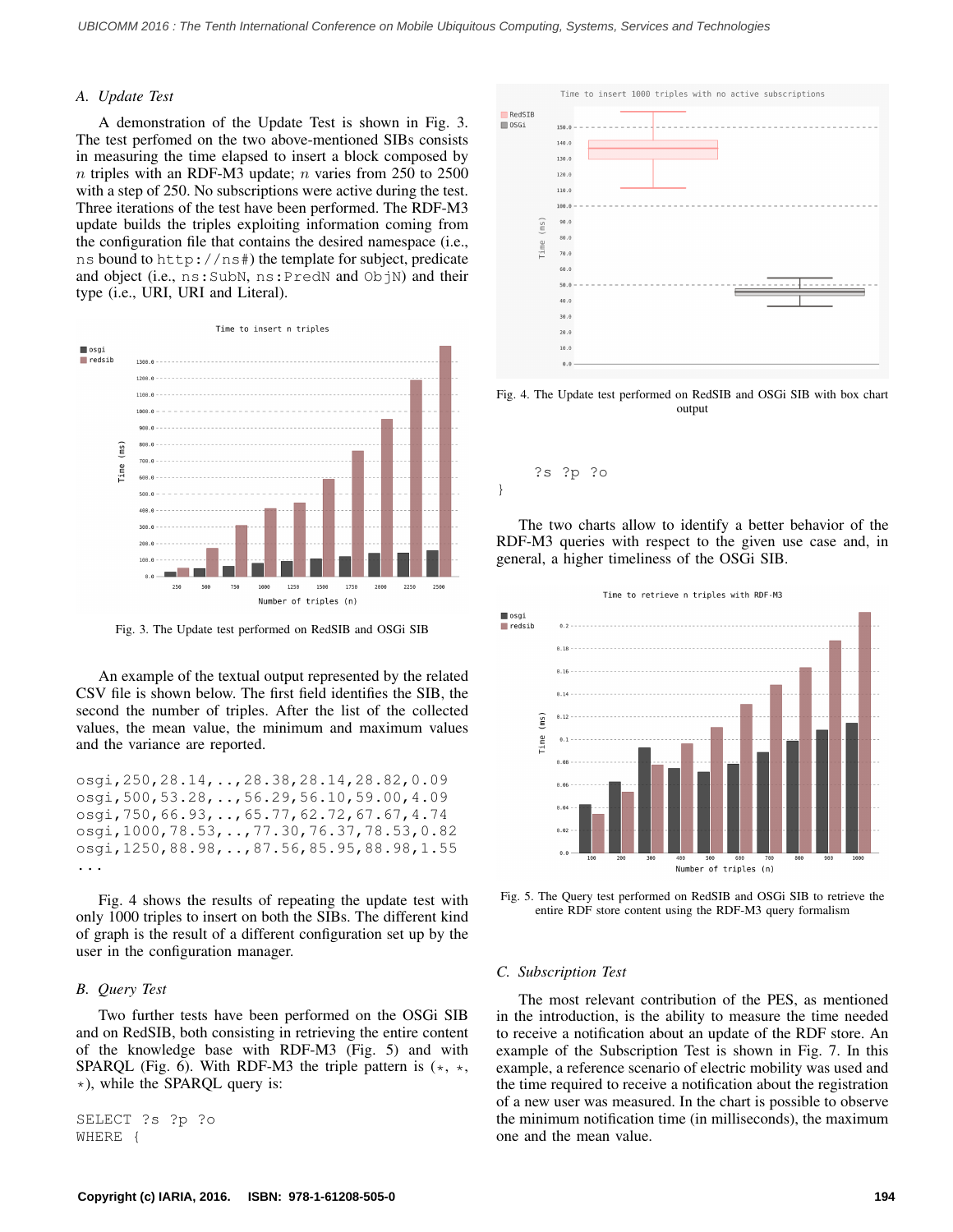

Fig. 6. The Query test performed on RedSIB and OSGi SIB to retrieve the entire RDF store content using the SPARQL query formalism

It is possible to observe the presence in the box chart of two different boxes for RedSIB: the one labeled with redsib-R is related to the volatile storage without support for hash tables, while redsib-RH allows to test RedSIB with a volatile storage exploiting these data structures. The results show a little performance improvement in subscription management if the hash tables are used. The SPARQL update is:

```
PREFIX ns: <http://.../ioe-ontology.owl#>
PREFIX rdf: <http://.../22-rdf-syntax-ns#>
INSERT DATA {
ns:User1_URI rdf:type ns:Person .
    ns:User1_URI ns:hasName "User Name" .
    ns:User1_URI ns:hasPasswd "UserPasswd"
}
```
#### while SPARQL subscription is:

```
PREFIX ns: <http://.../ioe-ontology.owl#>
PREFIX rdf: <http://.../22-rdf-syntax-ns#>
SELECT ?s
WHERE {
    ?s rdf:type ns:Person
}
```
# VI. CONCLUSION AND FUTURE WORK

A suite of software modules, named Performance Evaluation Suite (PES), aiming at evaluating the performance of Semantic Publish-Subscribe Message-Oriented Middlewares (SPS-MoMs) has been presented. A first implementation of the PES has been used to evaluate and compare the performance of two instances of the Smart-M3 Semantic Information Broker (SIB). The proposed platform allows to run existing benchmarks (e.g.,  $SP<sup>2</sup>B$  or LUBM) and to extend these benchmarks to evaluate the subscription mechanism provided by the broker. Future works include the definition of a set of benchmarks specific for IoT scenarios that can be used to perform an extensive



Fig. 7. The Subscription Test performed on RedSIB (with options  $--$ ram and --ram-hash) and OSGi SIB

performance analysis of available SPS-MoMs, including the several SIB implementations. The PES will be extended to provide a set of Key Performance Indicators (e.g., the average number of updates, or queries or subscriptions processed per unit time) that, along with current statistical analysis of the timing components, will allow to identify bottlenecks and limits of current SPS-MoMs driving the research towards an efficient and effective IoT solution.

#### **REFERENCES**

- [1] R. Minerva, A. Biru, and D. Rotondi, "Towards a definition of the internet of things (iot)," May 2015. [Online]. Available: http://iot.ieee.org/definition.html, [retrieved: April 2016]
- [2] A. Asin and D. Gascon, "50 sensor applications for a smarter world," *Libelium Comunicaciones Distribuidas, Tech. Rep*, 2012.
- [3] X.-Y. Liu and M.-Y. Wu, "Vehicular cps: an application of iot in vehicular networks," *Jisuanji Yingyong/ Journal of Computer Applications*, vol. 32, no. 4, pp. 900–904, 2012.
- [4] W. He, G. Yan, and L. Da Xu, "Developing vehicular data cloud services in the iot environment," *Industrial Informatics, IEEE Transactions on*, vol. 10, no. 2, pp. 1587–1595, 2014.
- [5] P. Ferreira, R. Martinho, and D. Domingos, "Iot-aware business processes for logistics: limitations of current approaches," in *Inforum*, vol. 3, 2010, pp. 612–613.
- [6] S. Amendola, R. Lodato, S. Manzari, C. Occhiuzzi, and G. Marrocco, "Rfid technology for iot-based personal healthcare in smart spaces," *IEEE Internet of Things Journal*, vol. 1, no. 2, pp. 144–152, April 2014.
- [7] C. Doukas and I. Maglogiannis, "Bringing iot and cloud computing towards pervasive healthcare," in *Innovative Mobile and Internet Services in Ubiquitous Computing (IMIS), 2012 Sixth International Conference on*, July 2012, pp. 922–926.
- [8] C. L. Hu, H. T. Huang, C. L. Lin, N. H. M. Anh, Y. Y. Su, and P. C. Liu, "Design and implementation of media content sharing services in homebased iot networks," in *Parallel and Distributed Systems (ICPADS), 2013 International Conference on*, Dec 2013, pp. 605–610.
- [9] J. Burrell, T. Brooke, and R. Beckwith, "Vineyard computing: Sensor networks in agricultural production," *Pervasive Computing, IEEE*, vol. 3, no. 1, pp. 38–45, 2004.
- [10] Z. Liqiang, Y. Shouyi, L. Leibo, Z. Zhen, and W. Shaojun, "A crop monitoring system based on wireless sensor network," *Procedia Environmental Sciences*, vol. 11, pp. 558–565, 2011.